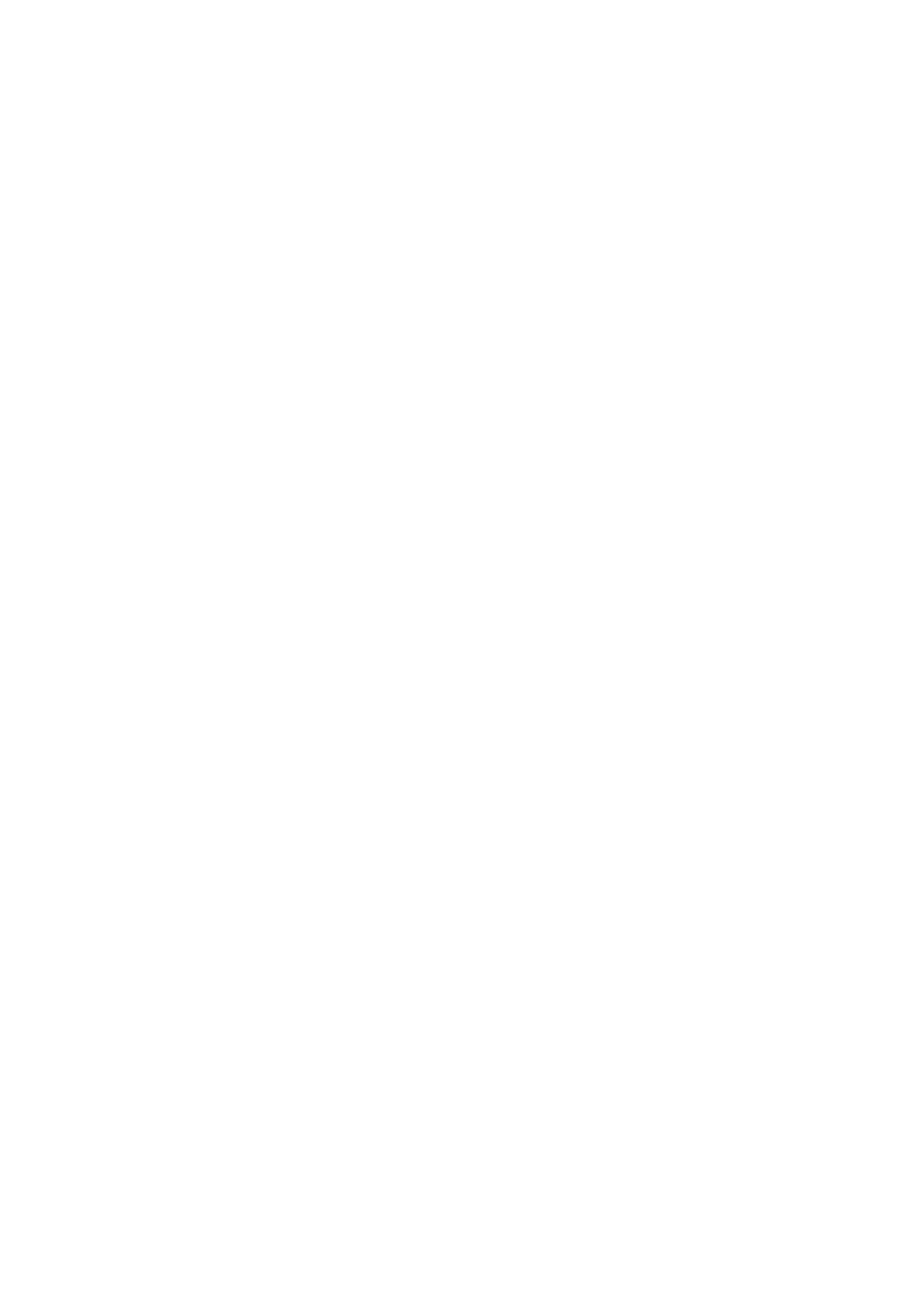# **Pen testing the kill efficacy of the BT200 trap when used for capturing ship rats**

Contract Report: LC5009

Grant Morriss

Manaaki Whenua – Landcare Research

| Reviewed by:                       | Approved for release by:                                     |
|------------------------------------|--------------------------------------------------------------|
| Bruce Warburton                    | Chris Jones                                                  |
| Science Team Leader                | Portfolio Leader, Wildlife Management & Conservation Ecology |
| Manaaki Whenua – Landcare Research | Manaaki Whenua – Landcare Research                           |

#### **Disclaimer**

This report has been prepared by Manaaki Whenua – Landcare Research for National Springs & Wire Products NZ Ltd. If used by other parties, no warranty or representation is given as to its accuracy and no liability is accepted for loss or damage arising directly or indirectly from reliance on the information in it.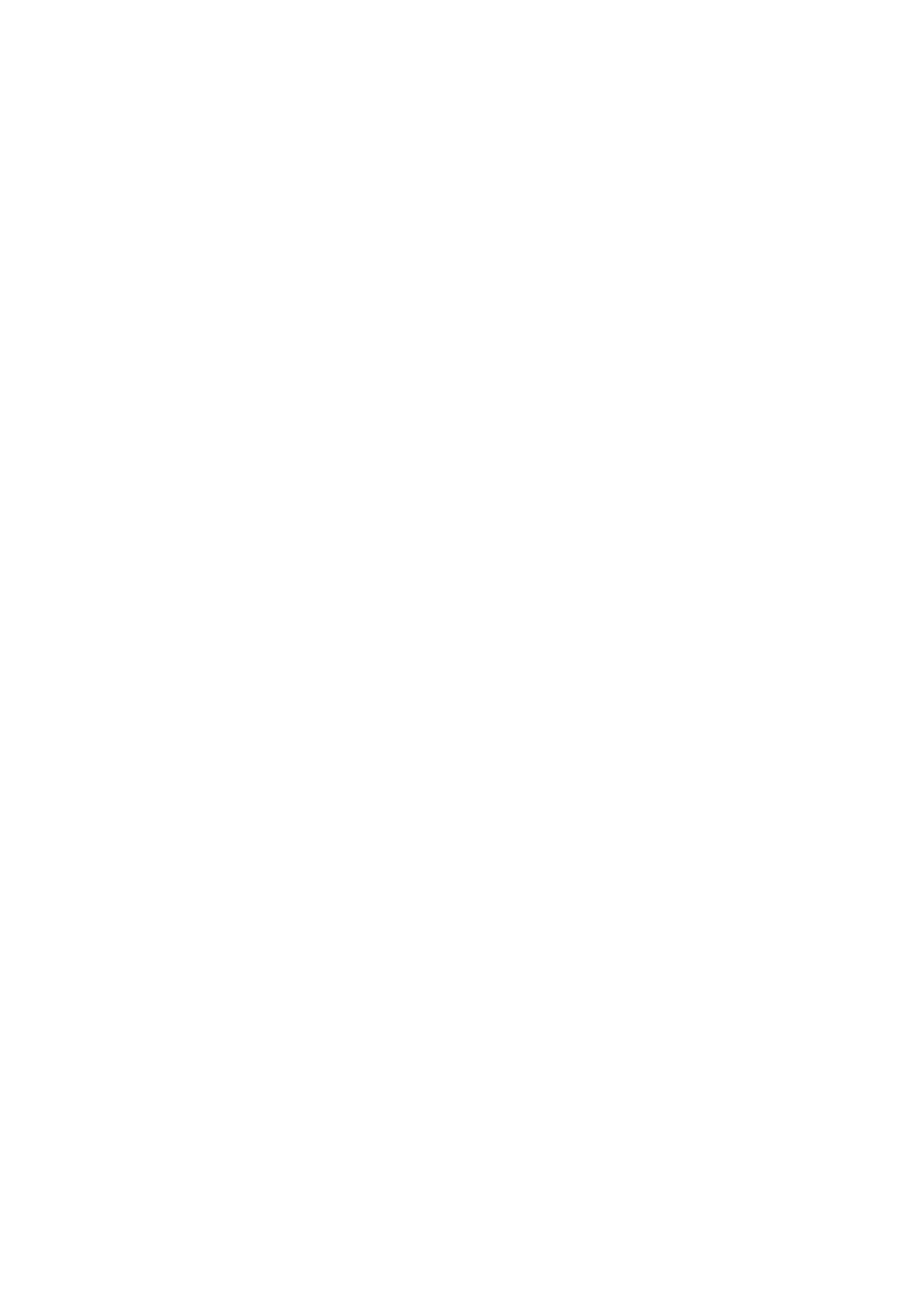# **Contents**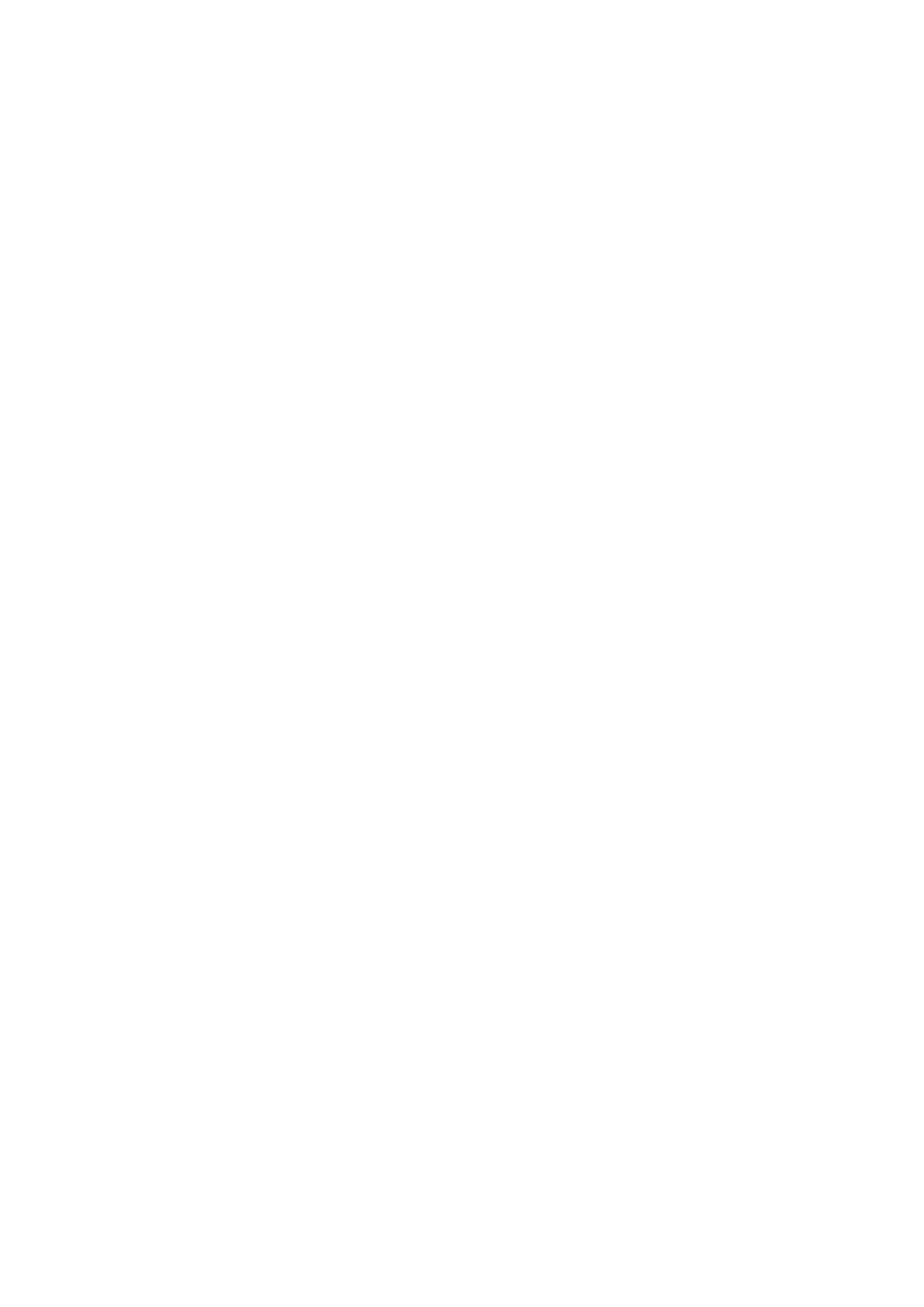# <span id="page-6-0"></span>**Summary**

#### **Project and client**

• Manaaki Whenua – Landcare Research, Lincoln, was contracted by National Springs & Wire Products NZ Ltd to assess the killing performance of the BT200 kill trap against ship rats. The work was undertaken between November 2021 and January 2022.

#### **Objective**

• To test the killing performance of the BT200 trap against ship rats using the National Animal Welfare Advisory Committee (NAWAC) trap-testing guideline.

#### **Methods**

- This work was carried out with the approval of the Landcare Research Animal Ethics Committee (AEC 18/12/02).
- National Springs & Wire Products NZ Ltd provided BT200 kill traps. The traps were set in single-set wooden tunnels.
- Wild-caught rats were penned individually and trialled in a free-approach test. Once the rat was struck by the trap, the time to loss of palpebral (blinking) reflex was measured to determine whether the trap rendered the captured animal irreversibly unconscious within 3 minutes. For the trap to pass the NAWAC trap-testing guidelines, 10 of 10 rats needed to be rendered irreversibly unconscious within 3 minutes.
- Rats that were trapped but remained conscious for longer than 3 minutes were euthanised and, for all captures, the trap jaw-strike location was identified and recorded.

#### **Results**

- Six ship rats were killed successfully with the BT200 trap set in the wooden tunnel. The seventh rat was caught by the tail and remained conscious beyond 3 minutes. The spring-off weight of this trap was found to be c. 120 g, which was 20% greater than recommended; therefore, this rat capture was excluded from the test. The plate spring-off weights were recalibrated for each trap used, and testing was restarted. Four more ship rats were killed successfully.
- All 10 successful ship rat captures were assessed as being rendered irreversibly unconscious in under 54 seconds due to the length of time it took to reach the rats and assess their levels of consciousness once they had been captured. All the rats had significant skull fractures and showed no other signs of life, which indicates they were likely to be irreversibly unconscious from impact. Therefore, it is considered that the trap qualifies as a Class A trap for welfare performance.

#### **Conclusion**

The BT200 kill trap met the NAWAC trap-testing test criteria when tested on ship rats, and it qualifies as a Class A trap.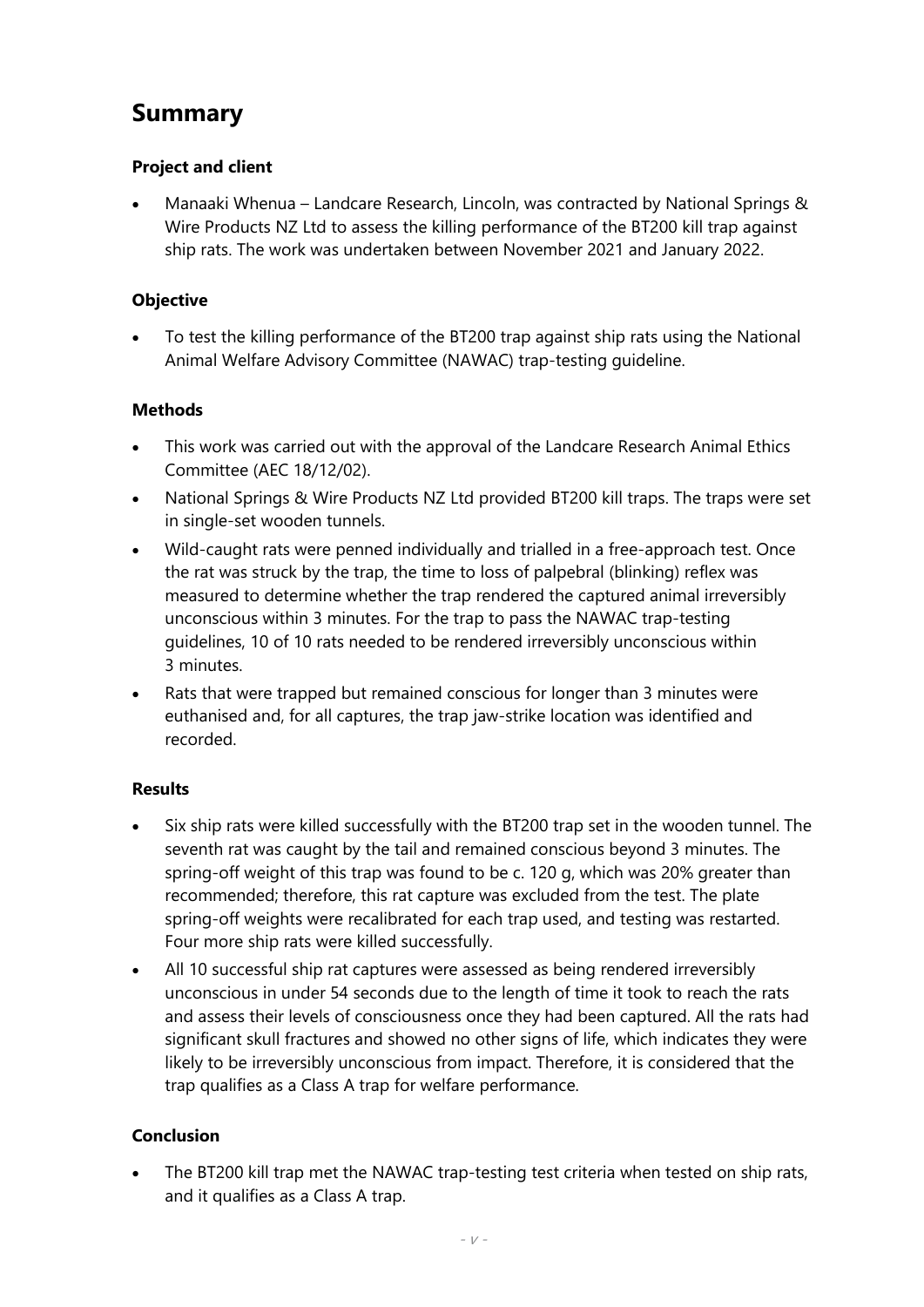#### **Recommendations**

- The BT200 kill trap can be promoted as having met the NAWAC trap-testing criteria for ship rats but cannot be promoted as having been approved or certified by NAWAC. Traps can now be labelled as passing the NAWAC guideline (Class A). [1](#page-7-0)
- The spring-off weight of the BT200 kill trap needs to be calibrated by the manufacturer before sale to ensure traps are fit for purpose.

<span id="page-7-0"></span> $1$  We can confirm that the BT200 traps provided to Manaaki Whenua – Landcare Research, when assessed under test conditions, met the NAWAC trap-testing criteria to a Class A classification standard. Please note that as the NAWAC guidelines are not legally binding and there is no approval scheme, NAWAC traps may not be marketed as NAWAC approved/certified. The content of this report, and confirmation by Manaaki Whenua – Landcare Research that a trap has met the NAWAC trap-testing criteria, may not be used in any way that could suggest that Manaaki Whenua – Landcare Research, or any Ministry or other government entity, is endorsing a particular trap.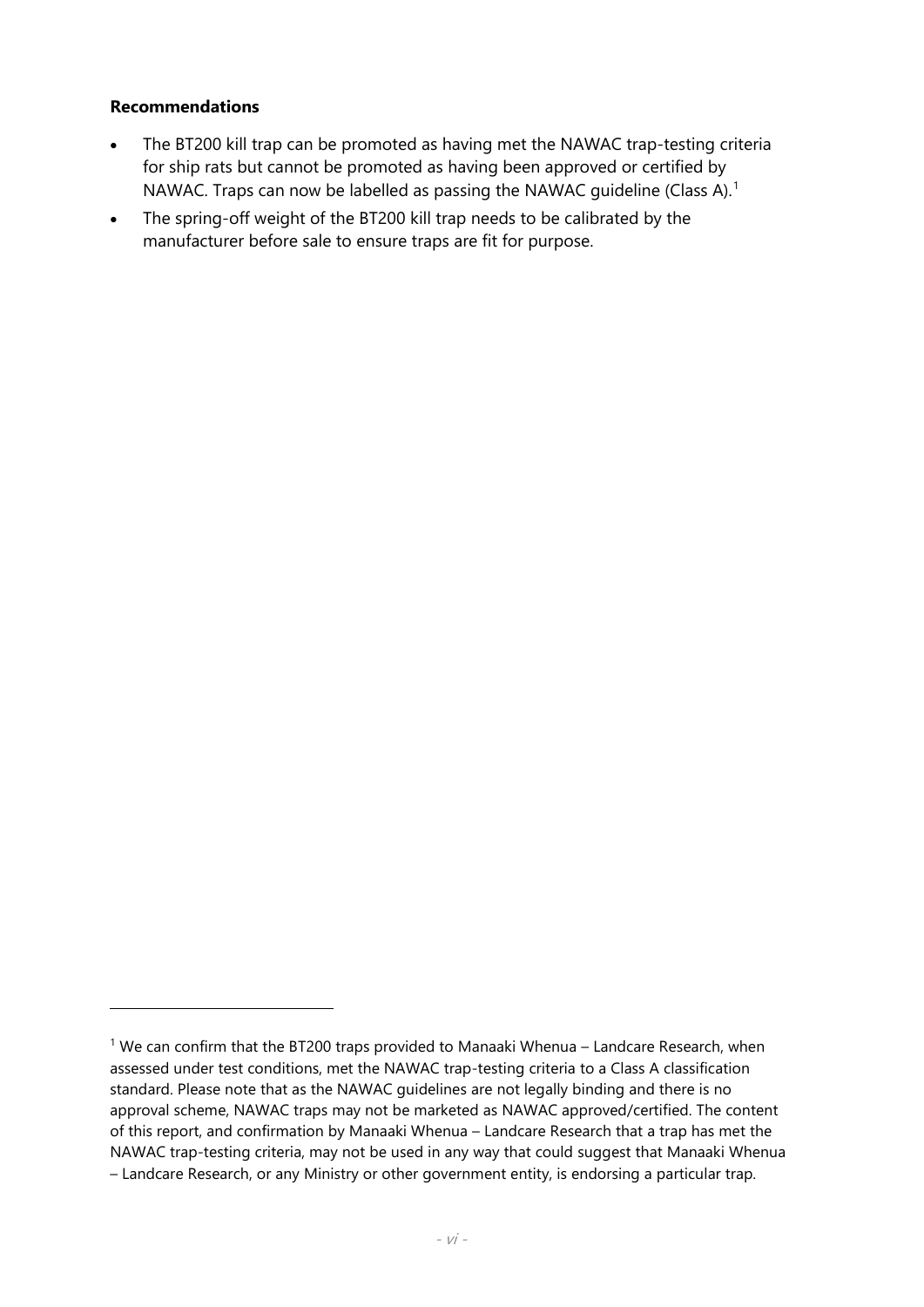## <span id="page-8-0"></span>**1 Introduction**

Manaaki Whenua – Landcare Research, Lincoln, was contracted by National Springs & Wire Products NZ Ltd to assess the killing performance of the BT200 kill trap against ship rats. The work was undertaken between November 2021 and January 2022.

# <span id="page-8-1"></span>**2 Objective**

• To test the killing performance of the BT200 when capturing ship rats, using the National Animal Welfare Advisory Committee (NAWAC) trap-testing quideline.<sup>[2](#page-8-3)</sup>

## <span id="page-8-2"></span>**3 Methods**

The client provided four BT200 kill traps to test their killing performance on ship rats. The traps required adjustment of the trigger arm so that they could be set, and calibration of the spring-off weight of the trap treadles. The spring-off weight for the traps was adjusted to 100 g using the methods described for the DOC200 trap in the Predator Free 2050 *Practical Guide to Trapping*.<sup>[3](#page-8-4)</sup> In addition the traps were set and fired 10 times each using a substitute target prior to animal testing, as per the preparation of traps recommended in the NAWAC guideline.

Wild-caught rats were acclimatised to captivity in cages before being transferred to test arenas (L 2.5 m, H 1.0 m, W 0.8 m) for the trap testing. Rats were confined individually in each arena and tested in a free-approach test during the evening. In each arena, a trap was screwed into and set in a single-set wooden tunnel (manufactured to Department of Conservation design specifications by Haines Pallets, Lower Hutt). The trap was baited with either Nutella® or smooth peanut butter smeared on standard rodent feed pellets (ProLab RHM 1800 LabDiet, PMI Nutrition International, MO, USA), which were placed beyond the trap in the tunnel, and a small amount of the paste bait was applied on the external mesh by the entrance hole to encourage entry by rats.

<span id="page-8-3"></span> $2$  National Animal Welfare Advisory Committee (NAWAC) 2019. Guideline 09: Assessing the welfare performance of restraining and kill traps 2019. https://www.mpi.govt.nz/dmsdocument/8521 nawac-guideline-09-assessing-the-welfare-performance-of-restraining-and-kill-traps (accessed 16 August 2021).

<span id="page-8-4"></span><sup>3</sup> [https://www.doc.govt.nz/globalassets/documents/conservation/threats-and](https://www.doc.govt.nz/globalassets/documents/conservation/threats-and-impacts/pf2050/pf2050-trapping-guide.pdf)[impacts/pf2050/pf2050-trapping-guide.pdf](https://www.doc.govt.nz/globalassets/documents/conservation/threats-and-impacts/pf2050/pf2050-trapping-guide.pdf) (accessed 16 August 2021).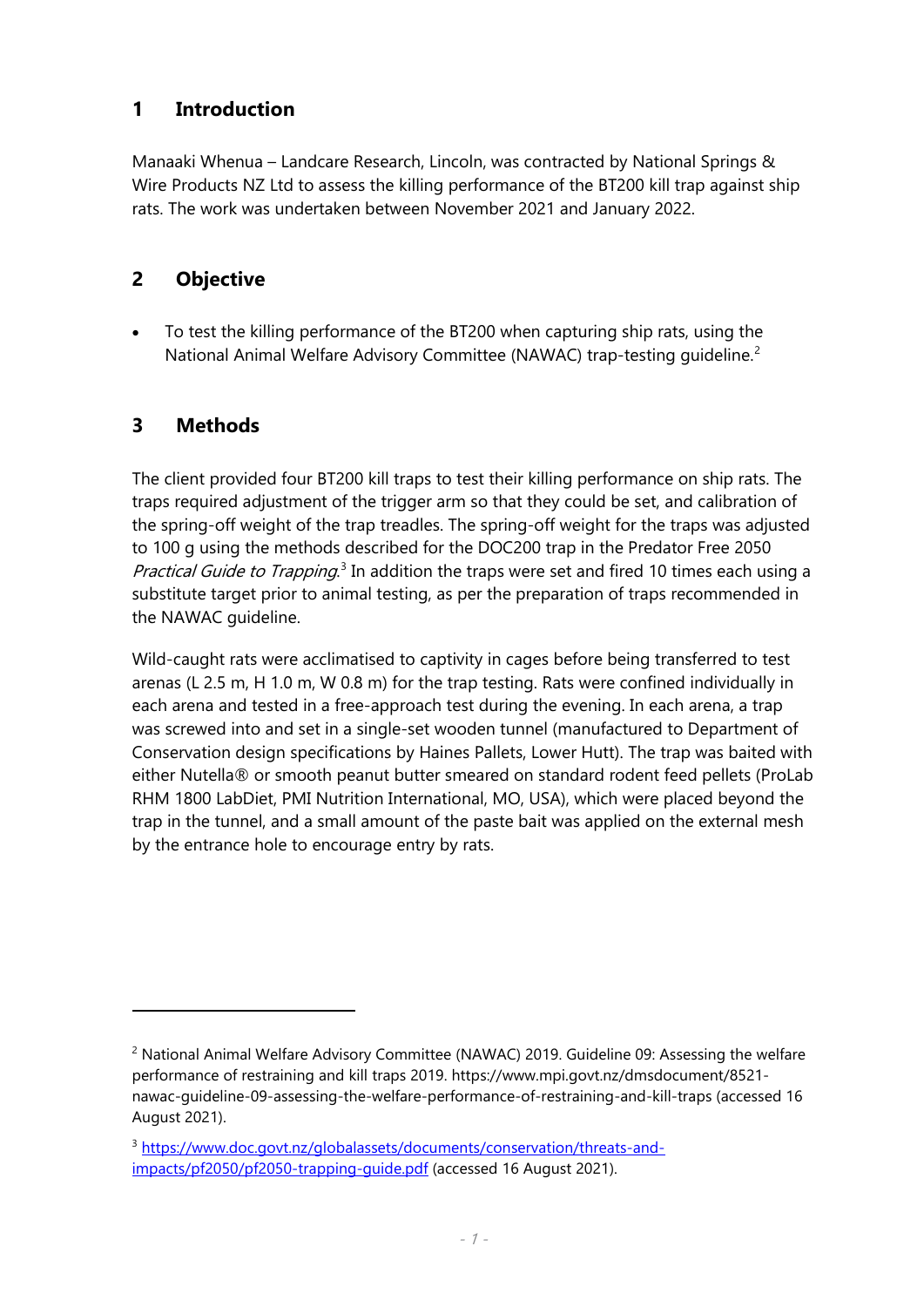

**Figure 1. Unset BT200 kill trap in a Haines Pallets single-entrance tunnel. The lid has been unscrewed and opened to view the trap from above. The trap was firmly screwed to the tunnel base. Standard rodent feed pellets smeared with either Nutella® or smooth peanut butter were placed to the left of the trap.**

When a rat was struck by the trap, the time to loss of palpebral (blinking) reflex was measured to determine whether the trap had rendered the captured animal irreversibly unconscious within 3 minutes. For the trap to pass the NAWAC trap-testing guideline (2019), 10 of 10 rats needed to be rendered irreversibly unconscious within 3 minutes. If a trap renders all captured animals irreversibly unconscious within 3 minutes, but with some or all greater than 30 seconds, then the trap qualifies as a Class B trap for welfare performance. If all 10 animals are rendered irreversibly unconscious in under 30 seconds, then the trap qualifies as a Class A trap. Once unconsciousness was confirmed, a stethoscope was used to determine time to cessation of heartbeat (i.e. to confirm unconsciousness was irreversible).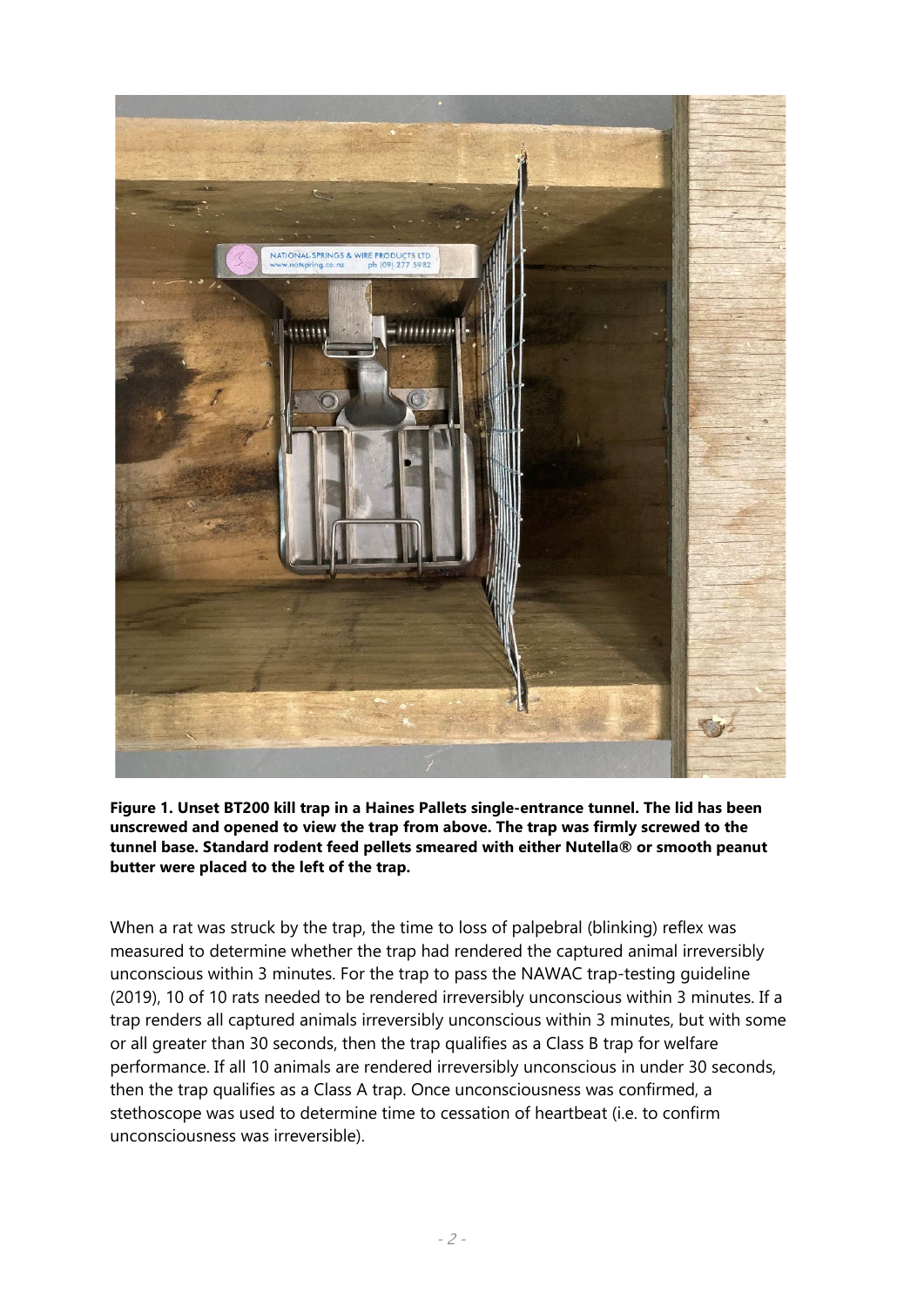During the pen tests, the BT200 trigger spring-off weight was recalibrated after failing to kill a rat in the required time frame and then testing restarted.

The test animal that survived was euthanised by cervical dislocation. This work was carried out with the approval of the Landcare Research Animal Ethics Committee (AEC 18/12/02).

## <span id="page-10-0"></span>**4 Results**

Six ship rats were killed successfully with the BT200 trap set in the wooden tunnel. The seventh rat entered the trap tunnel and passed over the trap treadle without triggering the trap. The trap fired as the rat exited the tunnel and it was caught by the tail and remained conscious beyond 3 minutes. The spring-off weight of this trap was found to be c. 120 g, which was 20% greater than recommended so this rat capture was excluded from the test. The plate set-off weights were checked and recalibrated for each trap used, and testing was restarted. Four more ship rats were killed successfully.

Five of the rats tested were compressed by four to six kill bars when caught in the trap so it was not possible to access their chests to listen for cessation of heartbeat. These individuals were removed from the trap after 3 minutes and then a stethoscope was used to confirm heart stop. Consequently, for these animals, the recorded heart stop times were greater than the actual heart stop times (Table 1).

All 10 successful ship rat captures were assessed as being rendered irreversibly unconscious in under 54 seconds but for of these were less than 30 seconds. The time it took to assess the level of consciousness was influenced by how long it took to reach and open the test arena, and then open the trap tunnel. The rats all had significant skull fractures and showed no other signs of life, which indicates they were likely to be irreversibly unconscious from impact. Therefore, it is considered that the trap qualifies as a Class A trap for welfare performance (Table 1).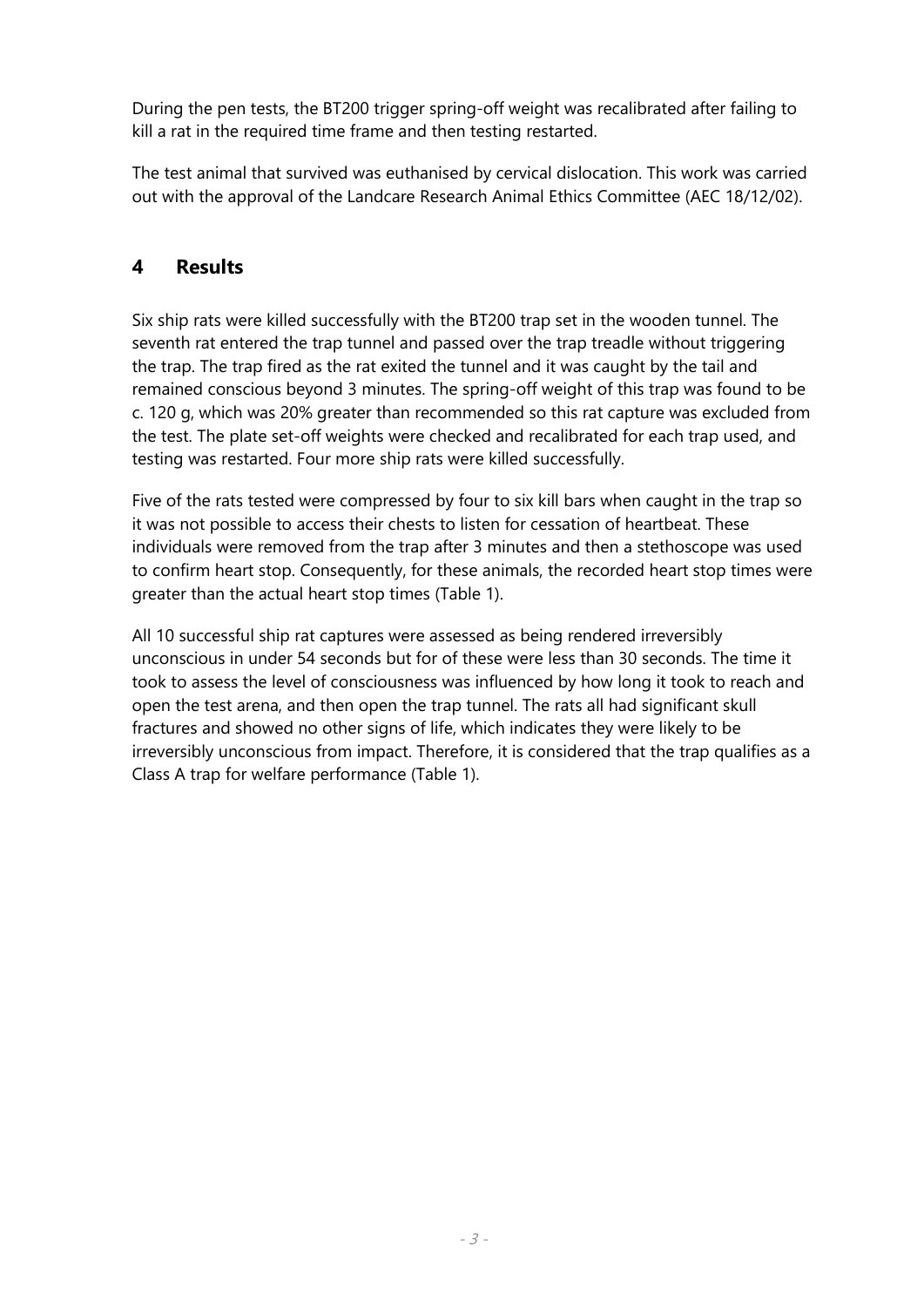| Table 1. Outcome of a test using the BT200 kill trap for capturing ship rats |
|------------------------------------------------------------------------------|
|------------------------------------------------------------------------------|

| <b>Date</b> | Weight<br>(q) | <b>Sex</b> | Time to loss of<br>palpebral reflex | <b>Time to</b><br>heart stop | <b>Strike location</b>                                                                 | <b>Notes</b>                                                                                       |
|-------------|---------------|------------|-------------------------------------|------------------------------|----------------------------------------------------------------------------------------|----------------------------------------------------------------------------------------------------|
| <b>Test</b> |               |            |                                     |                              |                                                                                        |                                                                                                    |
| 20/11/2021  | 168.4         | M          | $37 s$                              | 3 m 17 s                     | 1st bar across back of skull; 2nd bar between ears and<br>eyes; 3rd bar across muzzle. | Major crushing of skull.                                                                           |
| 24/11/2021  | 186.4         | F          | $<$ 29 s                            | 2 m 29 s                     | 1st bar across shoulders; 2nd bar back of skull;<br>3rd bar across eyes.               | Major fracture at rear of skull.                                                                   |
| 27/11/2021  | 150.2         | M          | $<41$ s                             | 2 m 21 s                     | 1st bar across head behind ears; 2nd bar across eyes;<br>3rd bar across tip of nose.   | Major crushing of skull.                                                                           |
| 30/11/2021  | 212.3         | M          | $<$ 35 $s$                          | $<$ 3 m 45 s                 | 1st bar middle of back; bars 2 & 3 across shoulders;<br>4th bar between ears and eyes. | Compression of body and skull fracture.                                                            |
| 30/11/2021  | 100.0         | F.         | $< 54$ s                            | $<$ 4 m 19 s                 | All six bars across body from hindquarters to eyes.                                    | Compression of body and skull fracture.                                                            |
| 1/12/2021   | 187.2         | M          | $<$ 29 s                            | $<$ 3 m 30 s                 | 1st bar middle of back; bars 2 & 3 across shoulders;<br>4th bar across eyes.           | Compression of body and skull fracture.                                                            |
| 2/12/2021   | 113.0         | F.         |                                     | $\sim$                       | Bars 1-3 across tail.                                                                  | Did not trigger trap entering trap tunnel and<br>passing over plate but caught attempting to exit. |
| 12/12/2021  | 197.5         | M          | < 37 s                              | 3 m 43 s                     | 1st bar across ears; 2nd bar across nose.                                              | Some reflexive gasping until 1 m; major crushing<br>of skull.                                      |
| 12/12/2021  | 126.4         | F.         | $<$ 29 s                            | $<$ 4 m 19 s                 | 1st bar middle of back; bars 2 & 3 across shoulders;<br>4th bar across ears.           | Compression of body and skull fracture.                                                            |
| 13/12/2021  | 201.3         | M          | < 26s                               | $<$ 3 m 22 s                 | All 6 bars across body from middle of back to tip of<br>nose.                          | Compression of body and skull fracture.                                                            |
| 14/12/2021  | 190.7         | M          | <47s                                | 3 m 58 s                     | All 6 bars across body from hindquarters to between<br>ears and eyes.                  | Compression of body and skull fracture.                                                            |